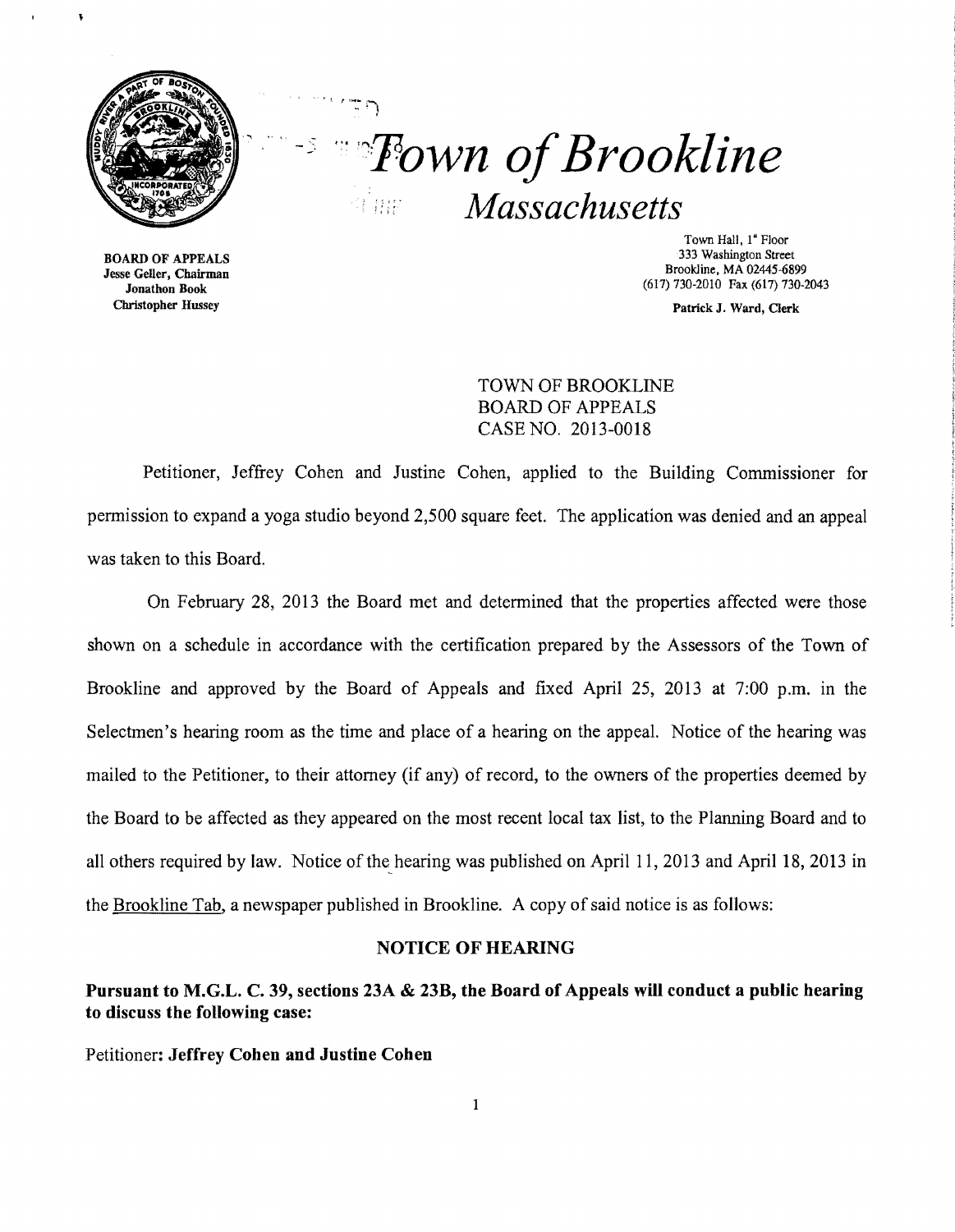Owner: Jeffrey Cohen and Justine Cohen Location of Premises: 1052-1054 Beacon Street Date of Hearing: April 25, 2013 Time of Hearing: 7:00 p.m. Place of Hearing: Selectmen's Hearing Room, 6<sup>th</sup> Floor

A public hearing will be held for a variance and/or special permit from:

- 1. Section 4.07; Table of Use Regulations
- 2. Section 6.02, Paragraph 1; Table of Off-Street Parking
- 3. Section 6.02.1.b; Off Street Parking Space Regulations
- 4. Section 8.02.2; Alteration or Extension

of the Zoning By-Law to expand a yoga studio beyond 2,500 square feet.

Said premise located in a L-l.O zoning district.

*Hearings, once opened, may be continued by the Chair to a date and time certain. No further notice will be mailed to abutters or advertised in the TAB. Questions regarding whether a hearing has been continued, or the date and time ofany hearing may be directed to the Zoning Administrator at* 617-734 *2134 or check meeting calendar at: http://calendars.town.brookline.ma.usIMasterTownCalandarl? F ormID=* 158.

*The Town of Brookline does not discriminate on the basis of disability in admission to, access to, or operations of its programs, services or activities. Individuals who need auxiliary aids for effective communication in programs and services of the Town of Brookline are invited to make their needs known to the ADA Coordinator, Stephen Bressler, Town of Brookline,* 11 *Pierce Street, Brookline, MA 02445. Telephone:* (617) *730-2330,' TDD* (617) *730-2327.* 

# Jesse Geller Jonathon Book Christopher Hussey

At the time and place specified in the notice, this Board held a public hearing. Present at the hearing was Chairman, Jesse Geller, and Board Members Christopher Hussey and Mark Zuroff. The case was presented by the attorney for the petitioner, Robert L. Allen, Jr., Law Office of Robert L. Allen, Jr. LLP, 300 Washington Street, Second Floor, Brookline, Massachusetts 02445. Also in attendance were Jeffrey Cohen and Justine Cohen, the owners of 1052-1054 Beacon Street.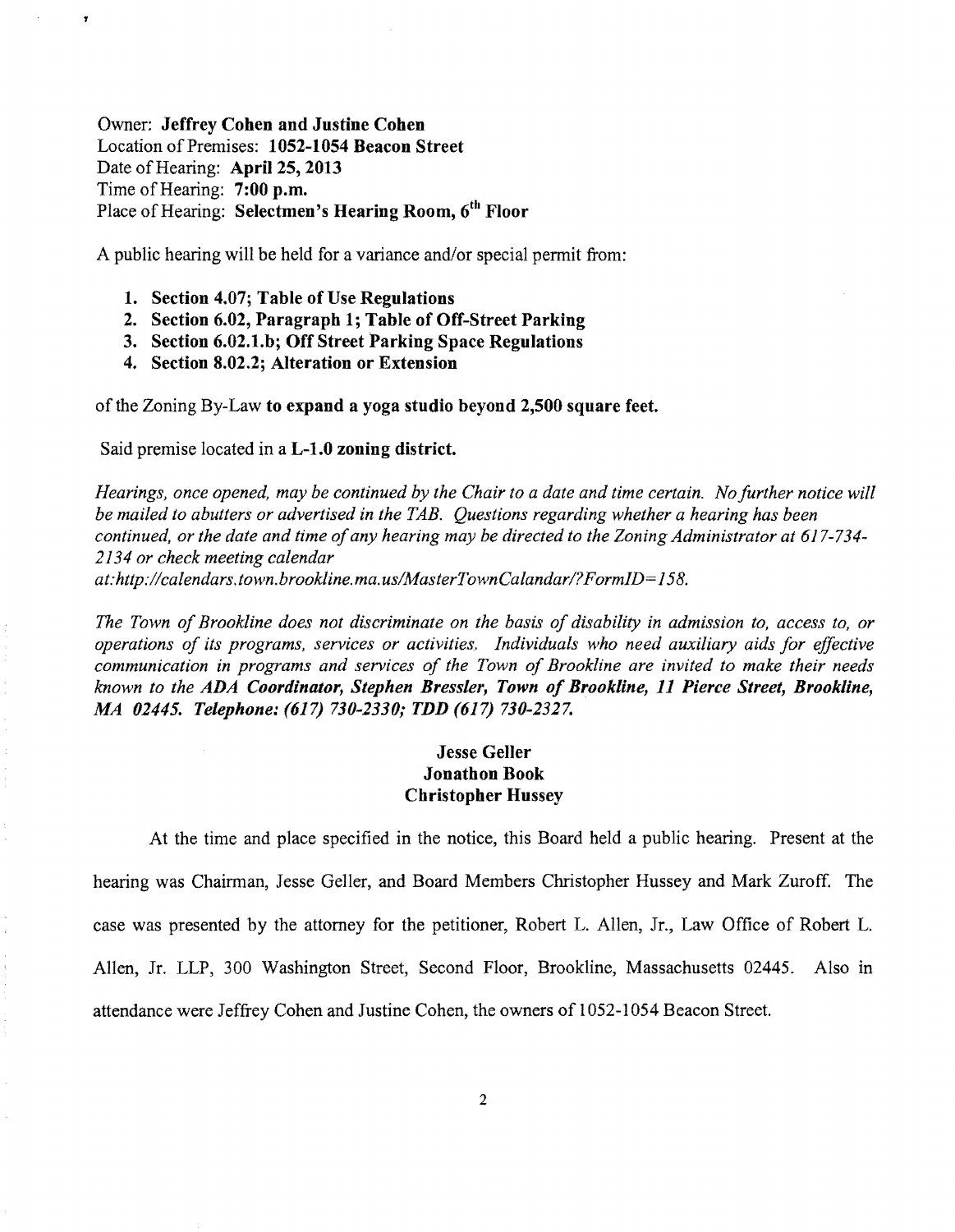Zoning Board of Appeals Chairman Geller called the hearing to order at 7:00p.m. Attorney Allen stated that the petitioners propose to expand a yoga studio beyond 2,500 square feet. Attorney Allen presented to the Board a background of the petitioners and the property, stating that 1052 Beacon Street was most recently occupied by Mirage Hair and Spa, and 1054 Beacon Street was occupied by Zia, a clothing store. The Petitioner's purchased the property at 1052-1054 Beacon Street in January 2013. The surrounding uses are primarily commercial with a number of restaurants, bars, and retail stores as well as residential buildings in the neighborhood. The retail shops are contained in a one-story, pre-cast concrete building built in the 1920s. The area is part of the S1. Mary's/Lower Beacon commercial district. Attorney Allen stated that the applicants are proposing to enlarge the existing business space at the two addresses. The existing yoga studio is 2,500 square feet, and the proposed studio is 3,249 square feet. The proposal will convert 749 square feet of unfinished basement space to usable space. The first floor area will not be increased. The conversion of both units to a yoga studio requires a Special Permit, not a Variance, pursuant to a Town Meeting vote of May 24, 2012 amending the Town's Zoning By-Law, and will also need a waiver of four (4) parking spaces from the off-street parking requirements.

Attorney Allen stated that the proposal comes before the Zoning Board of Appeals with the support of the Planning Board and the petitioners have a number of letters of support from neighbors and clients, men, women and even children, about how much this business has meant to them

Justine Cohen, of 45 Chester Street, Newton, Massachusetts, and owner of the property at 1052 1054 Beacon Street, spoke about the proposal. She has run a yoga studio in Newton for many years, which is a family-owned and family run. There are several Brookline residents who are customers at the Newton location who speak very highly of the business and support the proposal before the Zoning Board of Appeals. Many residents have discussed wanting a yoga studio in the heart of Brookline. In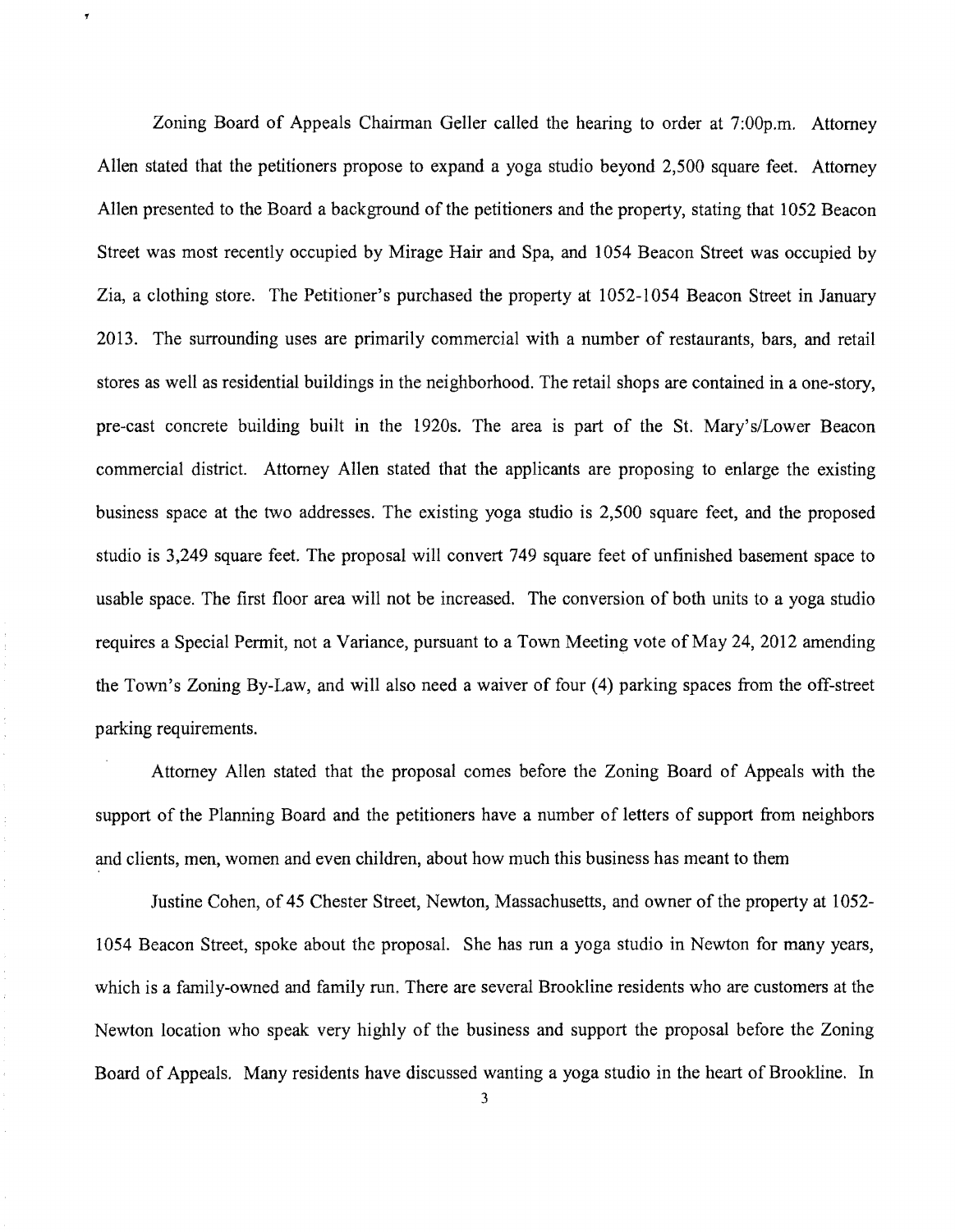addition to yoga, Cohen provides many fundraisers and community programs from the studio and plans to do the same with the new business.

Zoning Board Member Hussey inquired as to whether there is parking on the premises now. Justine Cohen stated that there is not currently parking.

Attorney Allen then resumed his presentation to the Zoning Board of Appeals. Attorney Allen stated that the zoning relief requested was for a special permit and a waiver for four parking spaces. The Zoning Board may waive by way of special permit up to ten (10) parking spaces for any increased parking requirement when a change or expansion of a non-residential use in a business district is proposed. The applicant is requesting 4 parking spaces to be waived. Attorney Allen stated that this proposal involves the combination of two separate stores into one store; that being a yoga studio, and perhaps this reduction in number of stores may have a reduction in the number of parking spaces needed. While there is always a demand for parking spots on this portion of Beacon Street, many of the customers will come from the local neighborhood or get access to the studio by way of the Green Line. Attorney Allen stated that this is a minimal request and that the Board may waive up to 10 spaces under the Zoning By-Law and that the petitioners are only requesting four spaces be waived. Further the petitioner meets the requirements for a Special Permit under **Section 9.05** of the Zoning By-Law. The site is in an appropriate location for such a use. It is within a commercial district. Town Meeting recently voted that businesses, such as a yoga studio, should be permitted in this area by way of the special permit. There is no adverse effect or adverse impact on the neighborhood. There is a lot of support for this project. Several individuals came and spoke in support of this proposal at the Planning Board hearing. There has been no known opposition. There is no nuisance or hazard to vehicles or pedestrians. Again the reduction from two stores to one may have an impact on parking and lessen the demand for parking. There are adequate and appropriate facilities being provided. Finally there will be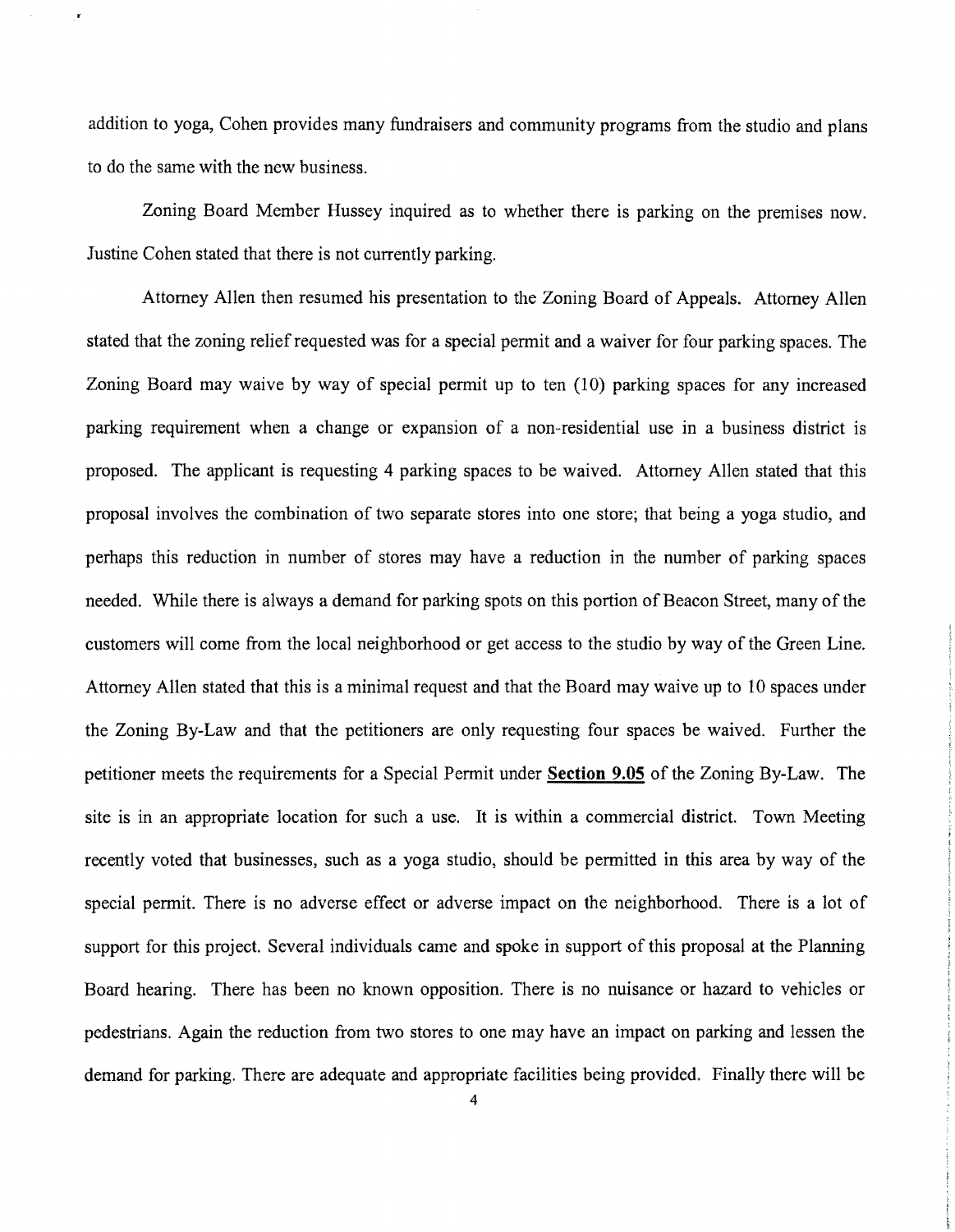no adverse impact on affordable housing. Therefore the petitioner meets the requirements for a special permit under **Section 9.05** of the Zoning By-Law.

Zoning Board Member Hussey inquired as to whether the property was a part of a condominium association. Attorney Allen responded in the affirmative.

Zoning Board of Appeals Chairman Jesse Geller asked if anyone present wanted to speak in favor of the application. A number of parties spoke in favor.

Mr. Geller asked if anyone wanted to speak in opposition to the application. No one spoke in opposition.

Timothy Richard, Planner for the Town of Brookline, delivered the findings of the Planning

Board:

#### **FINDINGS**

**Section 4.07 - Table of Use Regulation, Use#18a (amended TM spring 2012)** 

**Section 6.02, Paragraph 1 - Table of** Off~Street **Parking** 

#### **Section 6.02.1.b** - Off~Street **Parking Space Regulations**

|                | <b>Required</b> | Existing | Proposed | <b>Finding</b>  |
|----------------|-----------------|----------|----------|-----------------|
| <b>Parking</b> |                 |          |          | Special Permit* |

\* The Board of Appeals, by *special permit* may waive up to 10 parking spaces for any increased parking requirement when a change or expansion of a non-residential use in a business district is proposed. The applicant is requesting 4 parking spaces to be waived. *Special permit required.* 

# **Section 8.02.2 - Alteration or Extension**

A special permit is required to alter a pre-existing non-conforming structure or use.

The Planning Board is supportive of this proposal. The use appears to be an appropriate one for

the space, and is not expected to detract from the surrounding neighborhood. The increase in floor area

at the basement level will allow for a more usable basement space for the business. The business is

located along the MBTA Green Line, and can be accessed by public transportation, therefore the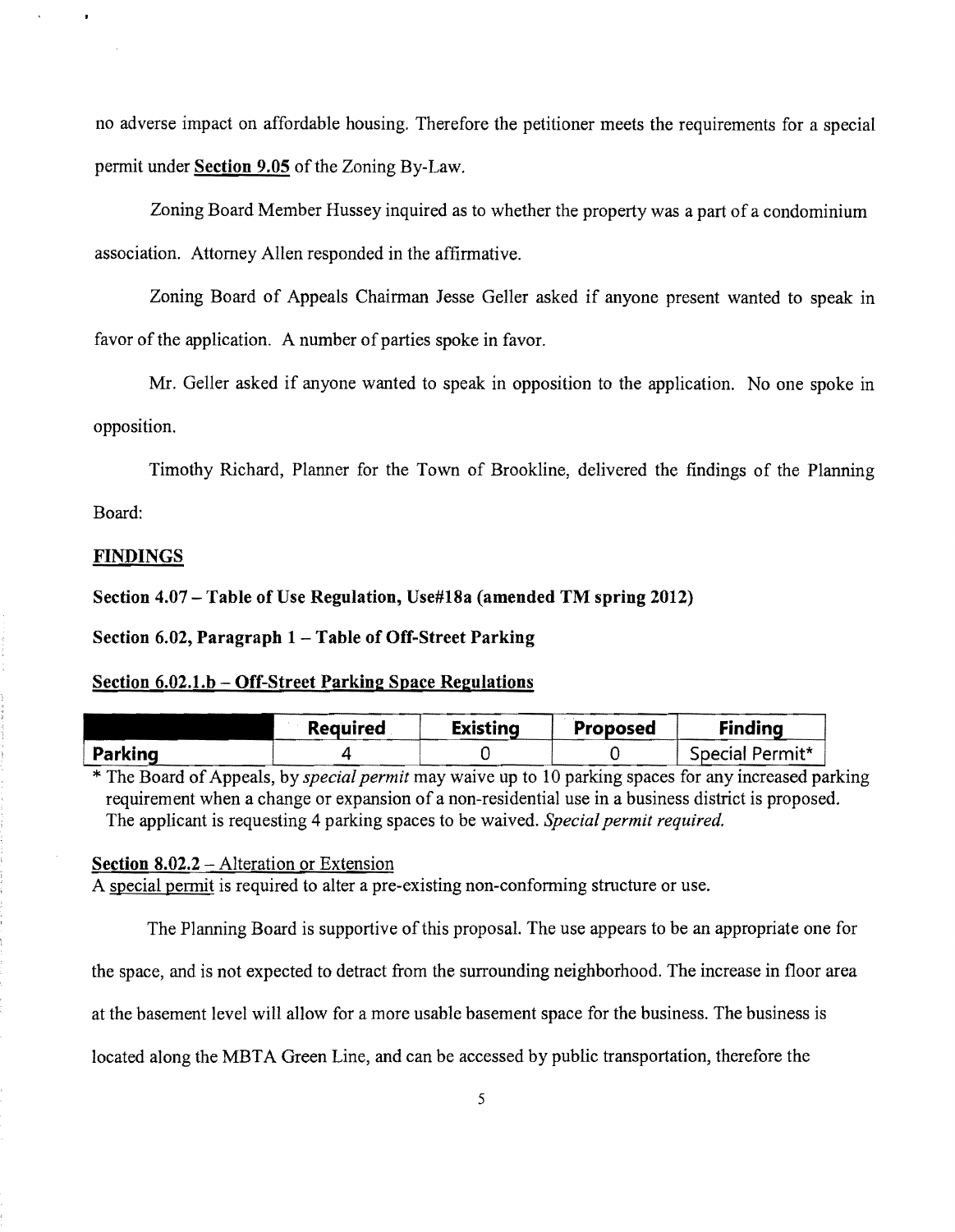Planning Board supports the waiving of 4 parking spaces required for the proposed Yoga Studio by special permit. Therefore, the Planning Board recommends approval of the plans by Studio Luz Architects, LTD, dated 3/5/13, subject to the following conditions:

- 1. Prior to the issuance of a building permit, the applicant shall submit a final floor plan proposed subject to the review and approval of the Assistant Director of Regulatory Planning.
- 2. Prior to the issuance of a building permit, the applicant shall submit to the Building Commissioner for review and approval for conformance to the Board of Appeals decision: 1) a final site plan stamped and signed by a registered engineer or land surveyor; and 2) evidence that the Board of Appeals decision has been recorded at the Registry of Deeds.

The Chairman then called upon Michael Yanovich, Head of the Building Department, to deliver the comments of the Building Department. Mr. Yanovitch, stated that the Building Department had no objections to the relief sought under this application. The relief requested is minimal, the use is compatible with the area, and the Building Department will work with the Petitioner if relief is granted to ensure all codes are complied with.

In deliberation, Board Member Hussey asked about FAR. Mr. Yanovich stated that the FAR was 1.0 and that the property was well under the maximum allowed under the Zoning By-Law.

Board Member Zuroff stated that he is in support of the relief and that parking does not seem to be an issue Board Member Hussey concurred with Mr. Zuroff's statement and stated his support for granting relief.

Zoning Board of Appeals Chairman Geller stated that he felt relief was proper and that the parking requirement should be waived, adding that application of the waiver to this type of business and property is exactly the purpose for which the Zoning By-Law was amended. Zoning Board of Appeals Chairman Geller further stated that the elements under **Section 9.05** of the Zoning By-Law were met.